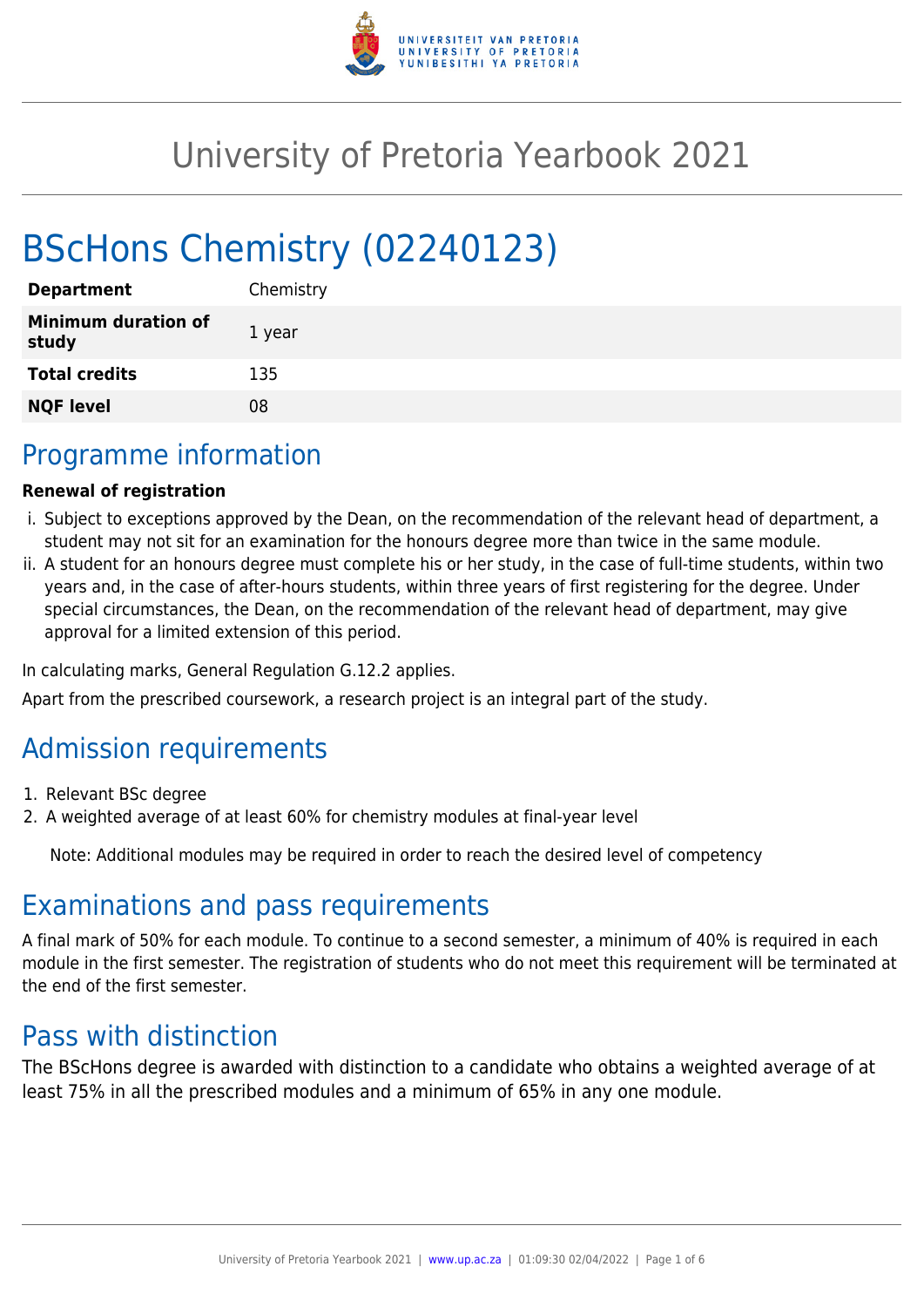

# Curriculum: Final year

**Minimum credits: 135**

### **Core modules**

#### **Analytical chemistry A 706 (CMY 706)**

| <b>Module credits</b>         | 10.00                                                                    |
|-------------------------------|--------------------------------------------------------------------------|
| <b>NQF Level</b>              | 08                                                                       |
| <b>Prerequisites</b>          | No prerequisites.                                                        |
| <b>Contact time</b>           | 1 discussion class per week for 4 weeks, 6 lectures per week for 4 weeks |
| <b>Language of tuition</b>    | Module is presented in English                                           |
| <b>Department</b>             | Chemistry                                                                |
| <b>Period of presentation</b> | Semester 1 or Semester 2                                                 |

#### **Module content**

Selected aspects of: Mass spectometry: ion sources, analysers, detectors, isotope ratios, accurate mass, ion fragmentation, tandem mass spectrometry. Chromatography: theory and instrumentation of gas, liquid and supercritical fluid chromatography, multidimensional systems and coupling to mass spectrometry.

### **Analytical chemistry B 707 (CMY 707)**

| <b>Module credits</b>         | 10.00                                                                    |
|-------------------------------|--------------------------------------------------------------------------|
| <b>NQF Level</b>              | 08                                                                       |
| <b>Prerequisites</b>          | No prerequisites.                                                        |
| <b>Contact time</b>           | 1 discussion class per week for 4 weeks, 6 lectures per week for 4 weeks |
| <b>Language of tuition</b>    | Module is presented in English                                           |
| <b>Department</b>             | Chemistry                                                                |
| <b>Period of presentation</b> | Semester 1 or Semester 2                                                 |

#### **Module content**

Selected aspects: Electrochemistry: fundamental theory, voltammetry, metal-ligand equilibria, modelling and measurement of solution composition. Statistics: precision and accuracy, random errors, hypothesis testing, method of least squares, curve fitting, multivariate statistics, interpreting patterns of data. Chemical metrology: propagation of errors, quality control of quantitative and qualitative analytical information, international standards, interlaboratory calibration

#### **Organic chemistry A 708 (CMY 708)**

| <b>Module credits</b> | 10.00             |
|-----------------------|-------------------|
| <b>NQF Level</b>      | 08                |
| <b>Prerequisites</b>  | No prerequisites. |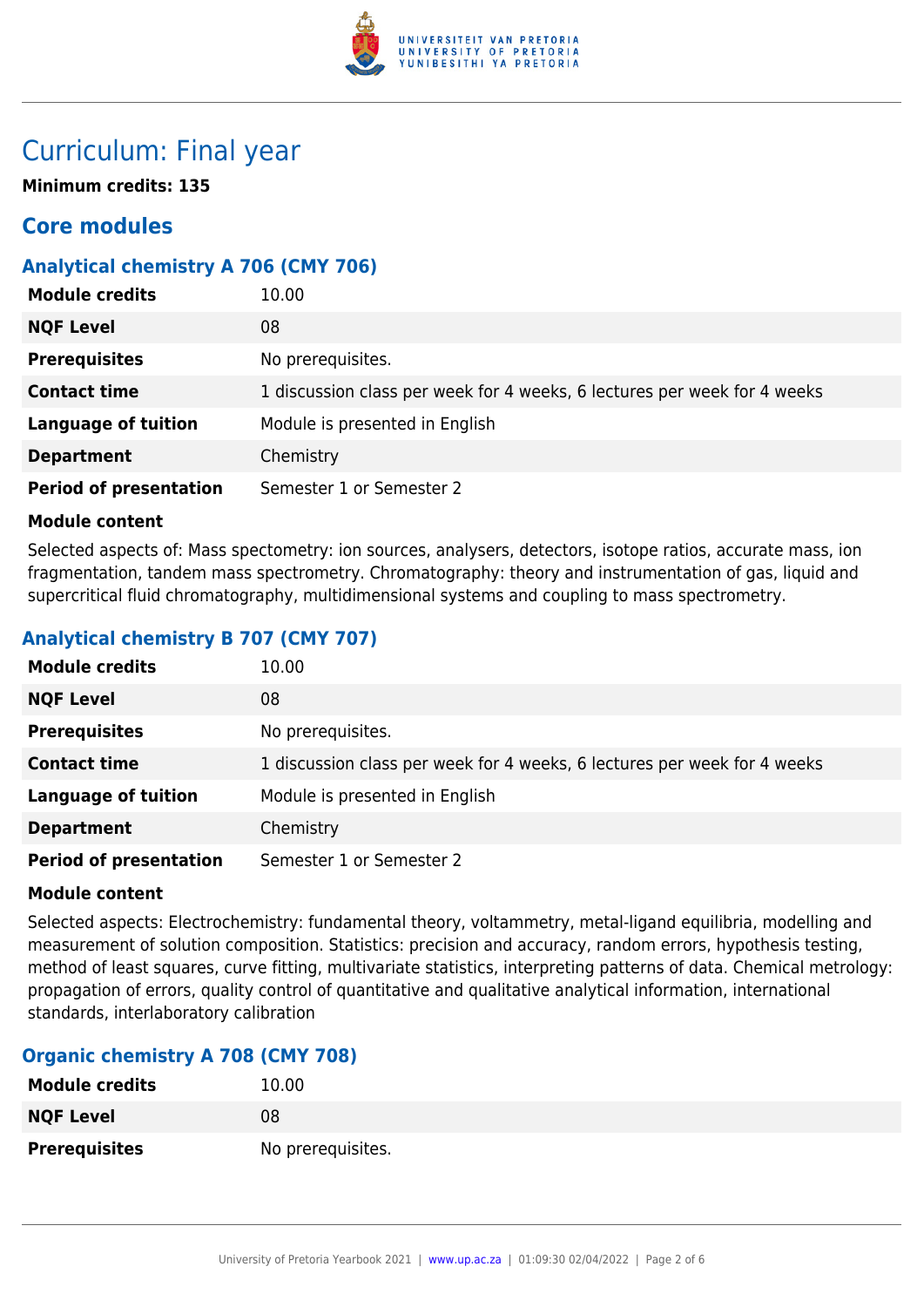

| <b>Contact time</b>           | 1 discussion class per week for 4 weeks, 6 lectures per week for 4 weeks |
|-------------------------------|--------------------------------------------------------------------------|
| Language of tuition           | Module is presented in English                                           |
| <b>Department</b>             | Chemistry                                                                |
| <b>Period of presentation</b> | Semester 1 or Semester 2                                                 |

#### **Module content**

Stereocontrolled organic synthesis: substrate stereocontrol in diastereoselective synthesis. Retrosynthesis: principles and applications. Protecting groups in synthesis. Aromatic and heteroaromatic chemistry.

#### **Organic chemistry B 709 (CMY 709)**

| <b>Module credits</b>         | 10.00                                                                    |
|-------------------------------|--------------------------------------------------------------------------|
| <b>NQF Level</b>              | 08                                                                       |
| <b>Prerequisites</b>          | No prerequisites.                                                        |
| <b>Contact time</b>           | 1 discussion class per week for 4 weeks, 6 lectures per week for 4 weeks |
| <b>Language of tuition</b>    | Module is presented in English                                           |
| <b>Department</b>             | Chemistry                                                                |
| <b>Period of presentation</b> | Semester 1 or Semester 2                                                 |

#### **Module content**

Stereocontrolled organic synthesis: chiral auxiliaries in synthesis; reagent controlled synthesis; catalyst controlled synthetic methods. Pericyclic reactions and transition metals in organic synthesis. Aliphatic and heterocyclic amine chemistry.

#### **Inorganic chemistry A 714 (CMY 714)**

| <b>Module credits</b>         | 10.00                                                                    |
|-------------------------------|--------------------------------------------------------------------------|
| <b>NQF Level</b>              | 08                                                                       |
| <b>Prerequisites</b>          | No prerequisites.                                                        |
| <b>Contact time</b>           | 1 discussion class per week for 4 weeks, 6 lectures per week for 4 weeks |
| <b>Language of tuition</b>    | Module is presented in English                                           |
| <b>Department</b>             | Chemistry                                                                |
| <b>Period of presentation</b> | Semester 1 or Semester 2                                                 |

#### **Module content**

Inorganic and organometallic chemistry. Classification of ligands and complexes. Synthesis, structure, bonding and reactivity of complexes. Homogeneous catalysis and template effects.

#### **Inorganic chemistry B 715 (CMY 715)**

| <b>Module credits</b> | 10.00 |
|-----------------------|-------|
| <b>NQF Level</b>      | 08    |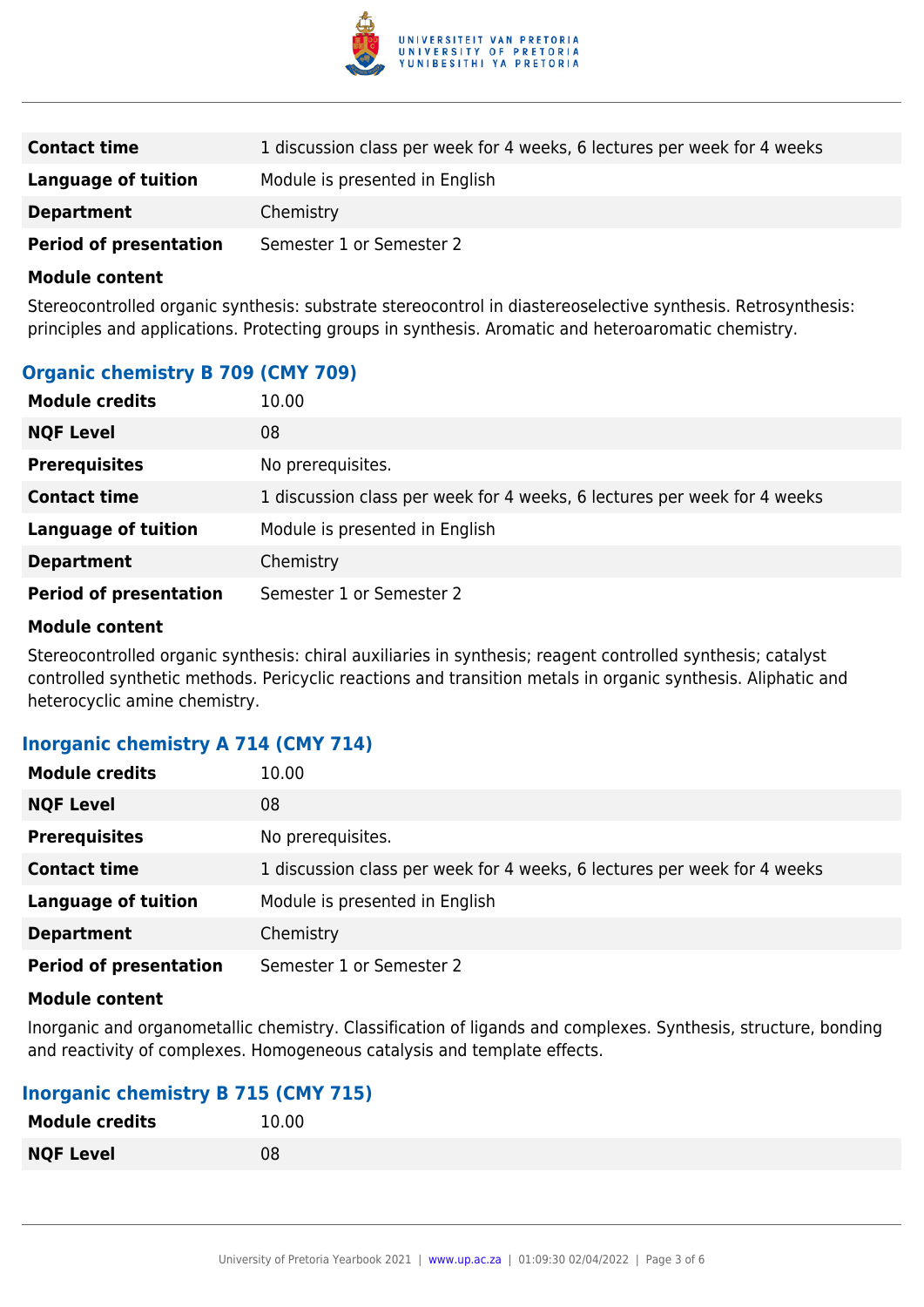

| <b>Prerequisites</b>          | No prerequisites.                                                        |
|-------------------------------|--------------------------------------------------------------------------|
| <b>Contact time</b>           | 1 discussion class per week for 4 weeks, 6 lectures per week for 4 weeks |
| Language of tuition           | Module is presented in English                                           |
| <b>Department</b>             | Chemistry                                                                |
| <b>Period of presentation</b> | Semester 1 or Semester 2                                                 |

#### **Module content**

Main group chemistry. From complexes to clusters to networks. Reaction kinetics and mechanisms. Supramolecular chemistry Bioinorganic and bioorganometallic compounds. Metals in medicine.

#### **Physical chemistry A 716 (CMY 716)**

| <b>Module credits</b>         | 10.00                                                                    |
|-------------------------------|--------------------------------------------------------------------------|
| <b>NQF Level</b>              | 08                                                                       |
| <b>Prerequisites</b>          | No prerequisites.                                                        |
| <b>Contact time</b>           | 1 discussion class per week for 4 weeks, 6 lectures per week for 4 weeks |
| <b>Language of tuition</b>    | Module is presented in English                                           |
| <b>Department</b>             | Chemistry                                                                |
| <b>Period of presentation</b> | Semester 1 or Semester 2                                                 |

#### **Module content**

Crystallography: theoretical principles, symmetry elements and operations, point groups, space groups, theory of crystals, X-rays, crystallographic techniques, structure determinations, powder diffraction and crystallographic data bases.

Molecular modelling: molecular structure/energy, methodology, principles and and molecular surfaces.

#### **Physical chemistry B 717 (CMY 717)**

| <b>Module credits</b>         | 10.00                                                             |
|-------------------------------|-------------------------------------------------------------------|
| <b>NQF Level</b>              | 08                                                                |
| <b>Prerequisites</b>          | No prerequisites.                                                 |
| <b>Contact time</b>           | 1 practical per week for 7 weeks, 6 lectures per week for 4 weeks |
| <b>Language of tuition</b>    | Module is presented in English                                    |
| <b>Department</b>             | Chemistry                                                         |
| <b>Period of presentation</b> | Semester 1 or Semester 2                                          |

#### **Module content**

Chemical kinetics: rates of chemical reactions, equilibrium reactions, temperature dependence of reactions, complex reactions, reaction mechanisms and kinetics by thermal analysis. Statistical mechanics: Boltzmann distribution, partition functions, ensembles, thermodynamic functions, equilibria.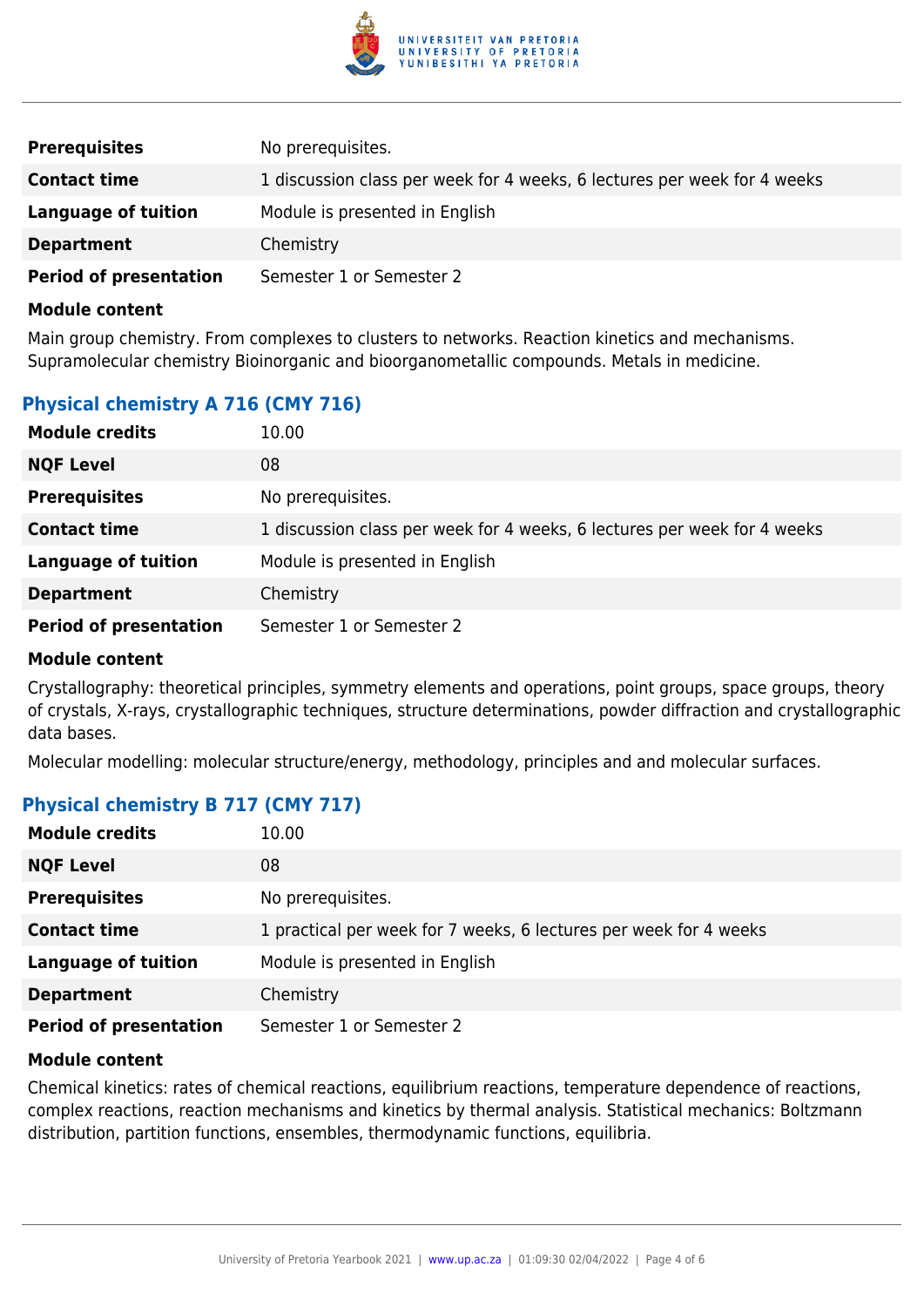

### **Research: Organic/inorganic project Part 1 718 (CMY 718)**

| <b>Module credits</b>         | 20.00                                                |
|-------------------------------|------------------------------------------------------|
| <b>NQF Level</b>              | 08                                                   |
| <b>Prerequisites</b>          | No prerequisites.                                    |
| <b>Contact time</b>           | 1 practical per week for 7 weeks, 1 seminar per week |
| <b>Language of tuition</b>    | Module is presented in English                       |
| <b>Department</b>             | Chemistry                                            |
| <b>Period of presentation</b> | Semester 1 and Semester 2                            |

#### **Module content**

Students work on one project during the year which has a significant component that can be described as instrumental or computational or analysis of data or theoretical. A report and a presentation are required.

### **Research: Physical/analytical project Part 2 719 (CMY 719)**

| <b>Module credits</b>         | 20.00                            |
|-------------------------------|----------------------------------|
| <b>NQF Level</b>              | 08                               |
| <b>Prerequisites</b>          | No prerequisites.                |
| <b>Contact time</b>           | 1 practical per week for 7 weeks |
| <b>Language of tuition</b>    | Module is presented in English   |
| <b>Department</b>             | Chemistry                        |
| <b>Period of presentation</b> | Semester 1 and Semester 2        |

#### **Module content**

Students work on one project during the year which has a significant component that can be described as instrumental or computational or analysis of data or theoretical. A report and a presentation are required.

### **Advanced practical techniques 730 (CMY 730)**

| <b>Module credits</b>         | 15.00                                                             |
|-------------------------------|-------------------------------------------------------------------|
| <b>NQF Level</b>              | 08                                                                |
| <b>Prerequisites</b>          | No prerequisites.                                                 |
| <b>Contact time</b>           | 5 lectures per week for 6 weeks, 5 tutorials per week for 6 weeks |
| <b>Language of tuition</b>    | Module is presented in English                                    |
| <b>Department</b>             | Chemistry                                                         |
| <b>Period of presentation</b> | Year                                                              |